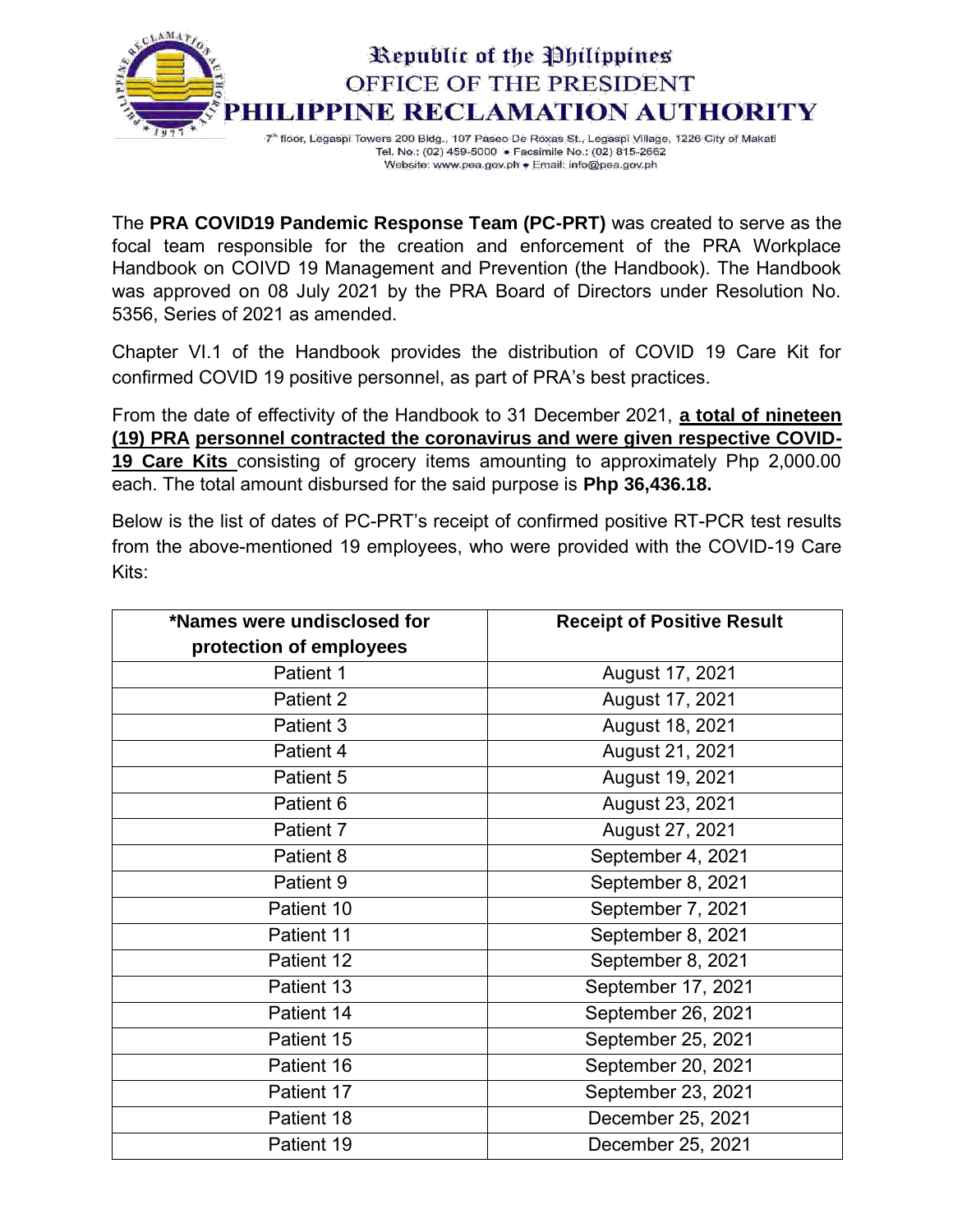Also, as part of support mechanism for its personnel, PRA has entered into a Memorandum of Agreement (MOA) with the PRC on 10 August 2021 for the utilization of RT-PCR test, either through swab or saliva test, to requesting personnel.

As of 31 December 2021, PRA, through the Contact Tracing and Monitoring Committee of PC-PRT and the Human Resources Division, has endorsed a total of sixty-one (61) RT-PCR tests to PRC. Reasons for testing of the personnel vary; some personnel experienced COVID-19 like symptoms, exposure to COVID 19 positive relatives/ colleagues or for official travel. Some personnel requested to be endorsed more than once. Please see breakdown below:

| Primary/Secondary<br>Contact experiencing<br>COVID-19-like<br>symptoms | <b>Experiencing COVID-</b><br>19-like symptoms<br>with no known | For official<br>travel and<br>clearance | For re-swab after<br>completion of<br>quarantine (initially<br>tested positive) |
|------------------------------------------------------------------------|-----------------------------------------------------------------|-----------------------------------------|---------------------------------------------------------------------------------|
| 30                                                                     |                                                                 |                                         |                                                                                 |

- Signed -

ATTY. JEANELLE L. GAMIDO Chairperson, PC-PRT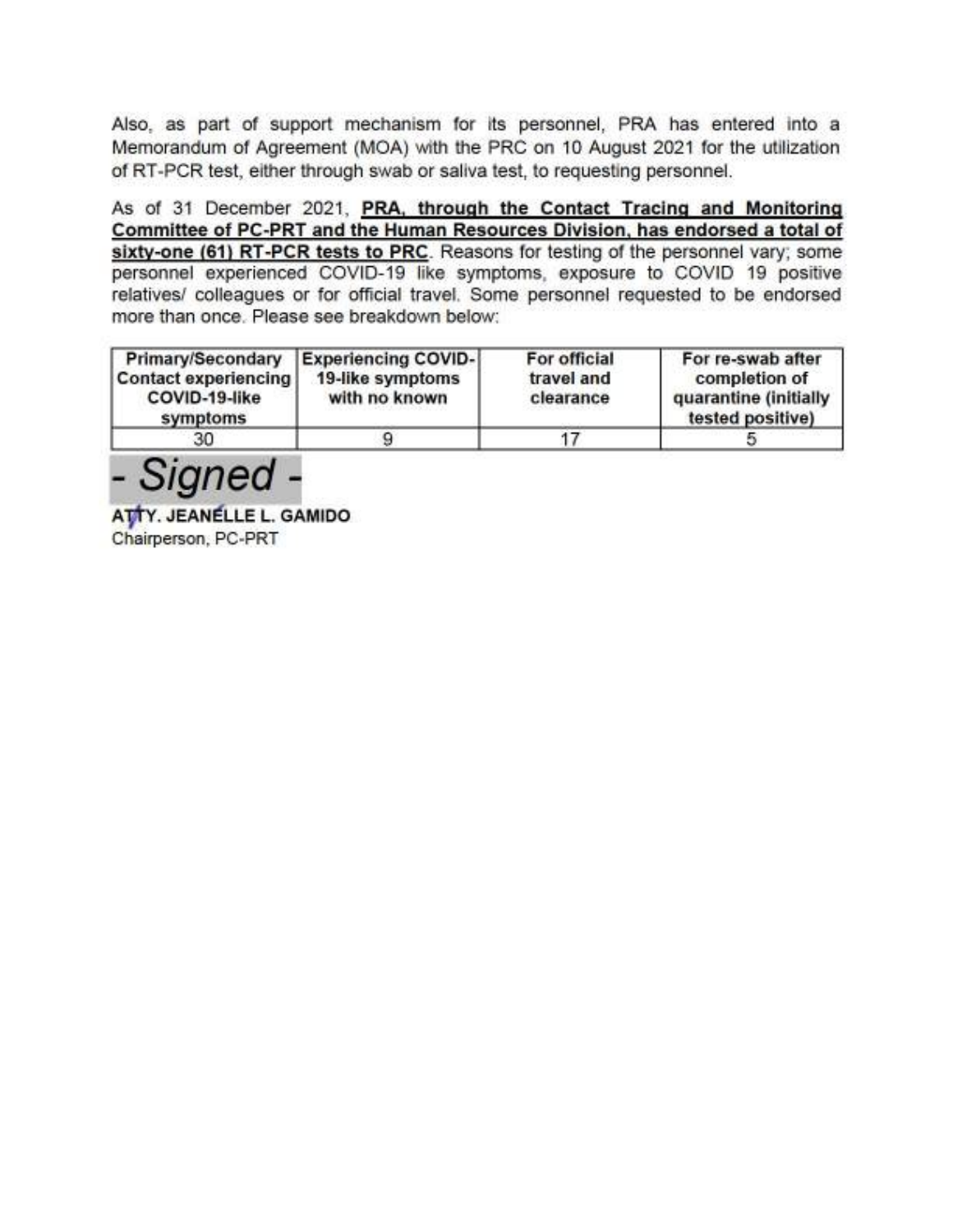ANNEX A. Breakdown of the Amount of Distributed COVID Care Packages to Confirmed COVID-19 Cases

|               |                                           | <b>Cash Advance</b> | <b>Grocery Items</b> |
|---------------|-------------------------------------------|---------------------|----------------------|
| Aug 26, 2021  | PVB Ck #1835901                           | 10,000.00           |                      |
| Sept 03, 2021 | PVB Ck # 1835925                          | 9,412.00            |                      |
| Sept 17, 2021 | PVB Ck # 1835981                          | 9,512.99            |                      |
| Oct 27, 2021  | PVB Ck # 2697463                          | 9,884.61            |                      |
| Aug 26, 2021  | The Market OR# 01815                      |                     | 1,840.99             |
| Aug 26, 2021  | The Market OR# 01816                      |                     | 1,932.50             |
| Aug 26, 2021  | The Market OR# 01817                      |                     | 1,837.51             |
| Aug 26, 2021  | The Market OR# 01818                      |                     | 1,958.75             |
| Aug 26, 2021  | The Market OR# 01819                      |                     | 1,842.25             |
| Sept 03, 2021 | The Market OR# 01856                      |                     | 1,894.66             |
| Sept 03, 2021 | The Market OR# 01857                      |                     | 1,905.00             |
| Sept 07, 2021 | The Market OR# 01873                      |                     | 1,849.88             |
| Sept 09, 2021 | The Market OR# 01887                      |                     | 1,905.36             |
| Sept 14, 2021 | The Market OR# 01919                      |                     | 1,958.09             |
| Sept 17, 2021 | The Market OR# 01946                      |                     | 1,948.55             |
| Sept 21, 2021 | The Market OR# 01962                      |                     | 1,979.48             |
| Sept 24, 2021 | The Market OR# 01989                      |                     | 1,993.55             |
| Sept 24, 2021 | The Market OR# 01990                      |                     | 1,999.25             |
| Sept 28, 2021 | The Market OR# 02012                      |                     | 1,963.78             |
| Oct 20, 2021  | The Market OR# 02168                      |                     | 1,943.00             |
| Oct 27, 2021  | Puregold Price Club OR# 4884 dtd 09/09/21 |                     | 1,761.20             |
|               | <b>TOTAL</b>                              | 38,809.60           | 32,513.80            |
|               |                                           |                     |                      |

Cash on Hand as of Nov. 29, 2021

6,295.80

Prepared by: - Signed -

Ma. Chona T. Flores DM - Budget and Treasury

Although provided with COVID-19 Care Kits, the breakdown of the amount of COVID-19 Care Kits for the last two personnel who contracted the coronavirus on 25 December 2021 is yet to be reflected in the attached file.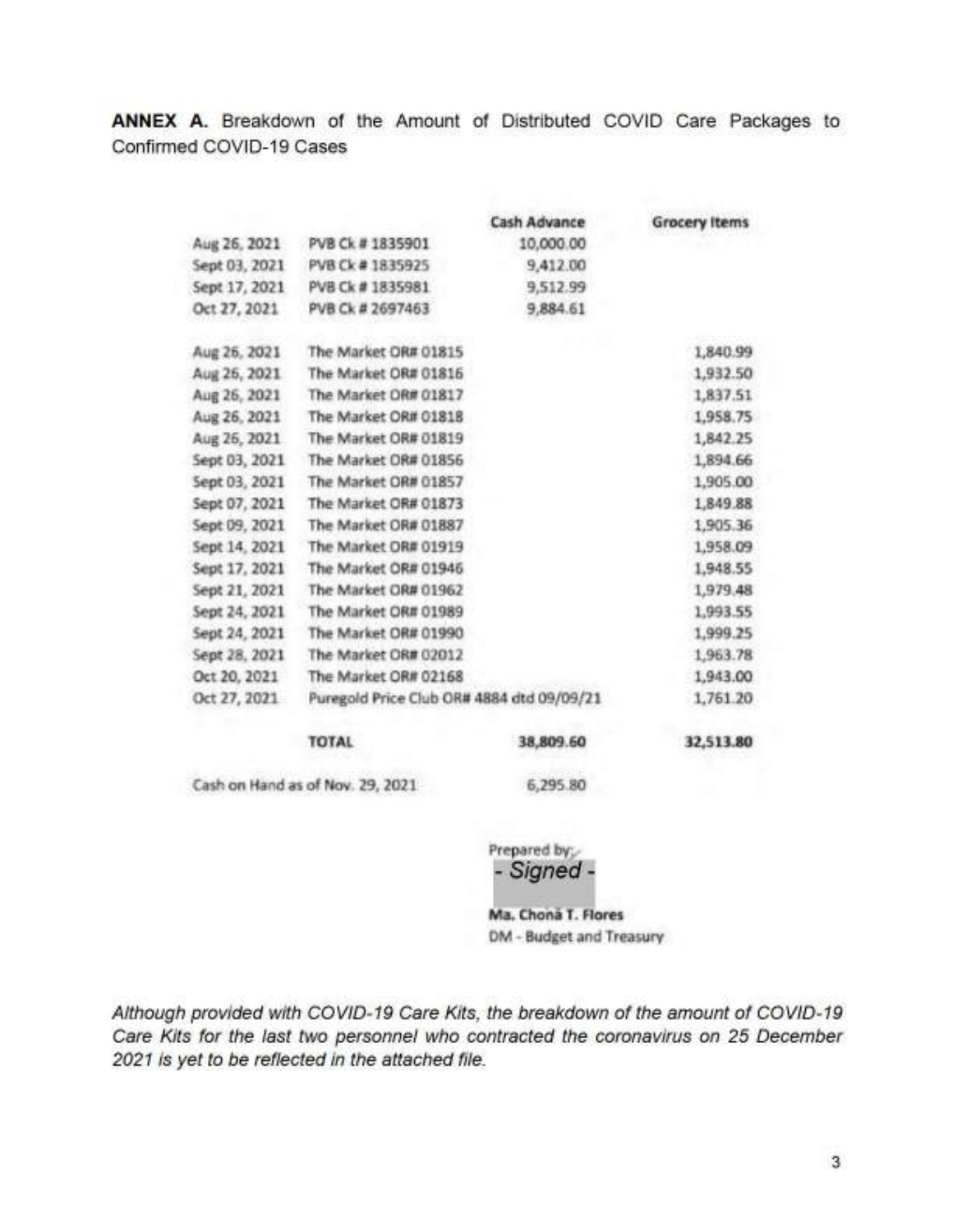**ANNEX B.** RT-PCR Test Endorsement of PRA Personnel to Philippine Red Cross (PRC)

|                 | <b>Reason</b>                                                                       | Date of Onset of         | <b>Test</b>   |
|-----------------|-------------------------------------------------------------------------------------|--------------------------|---------------|
|                 |                                                                                     | <b>Symptoms/Exposure</b> | <b>Result</b> |
| 11              | For clearance to return to                                                          |                          | Negative      |
|                 | work                                                                                |                          |               |
| $\frac{2}{3}$   | For official travel                                                                 | --                       | Negative      |
|                 | For official travel                                                                 | --                       | Negative      |
| $\frac{4}{5}$   | For official travel                                                                 | --                       | Negative      |
|                 | Caring for a COVID-19                                                               |                          | Negative      |
|                 | positive patient                                                                    |                          |               |
| 6               | For official travel                                                                 | --                       | Negative      |
| 7               | For official travel                                                                 | --                       | Negative      |
| $\frac{8}{9}$   | For official travel                                                                 |                          | Negative      |
|                 | <b>Exposure to relatives</b>                                                        | --                       | Negative      |
| 10              | For official travel                                                                 | --                       | Negative      |
| 11              | For official travel                                                                 | --                       | Negative      |
| 12              | For official travel                                                                 | --                       | Negative      |
| 13              | For official travel                                                                 |                          | Negative      |
| 14              | For official travel                                                                 | --                       | Negative      |
| 15              | For official travel                                                                 | --                       | Negative      |
| 16              | For official travel                                                                 | --                       | Negative      |
| 17              | For official travel                                                                 | --                       | Negative      |
| 18              | For official travel                                                                 | --                       | Negative      |
| 19              | Requirement for official                                                            |                          | Negative      |
|                 | office event                                                                        |                          |               |
|                 | <b>Experiencing colds</b>                                                           | August 12, 2021          | Negative      |
| $\frac{20}{21}$ | Exposure to relative                                                                | August 16, 2021          | Negative      |
| $\overline{22}$ | For re-swab after completion of<br>quarantine period (initially<br>tested           | August 17, 2021          | Negative      |
|                 | positive)                                                                           |                          |               |
| $\overline{23}$ | Fever and skin rashes                                                               | August 18, 2021          | Negative      |
| $\overline{24}$ | Had fever from August m14-16                                                        | August 20, 2021          | Negative      |
|                 | and has cough starting August<br>20                                                 |                          |               |
| 25              | Difficulty breathing, tiredness,<br>on/off headache, and fever                      | August 21, 2021          | Negative      |
| 26              | With exposure to an individual<br>with positive antigen test result                 | August 21, 2021          | Positive      |
| 27              | For re-swab after completion of<br>quarantine period (initially<br>tested positive) | August 22, 2021          | Negative      |
| 28              | <b>Exposure to relative</b>                                                         | August 28, 2021          | Negative      |
| 29              | Experiencing cough with<br>sore throat, headache,<br>and body pain                  | August 30, 2021          | Positive      |

List of PRA Personnel who availed the RT-PCR Test of PRC: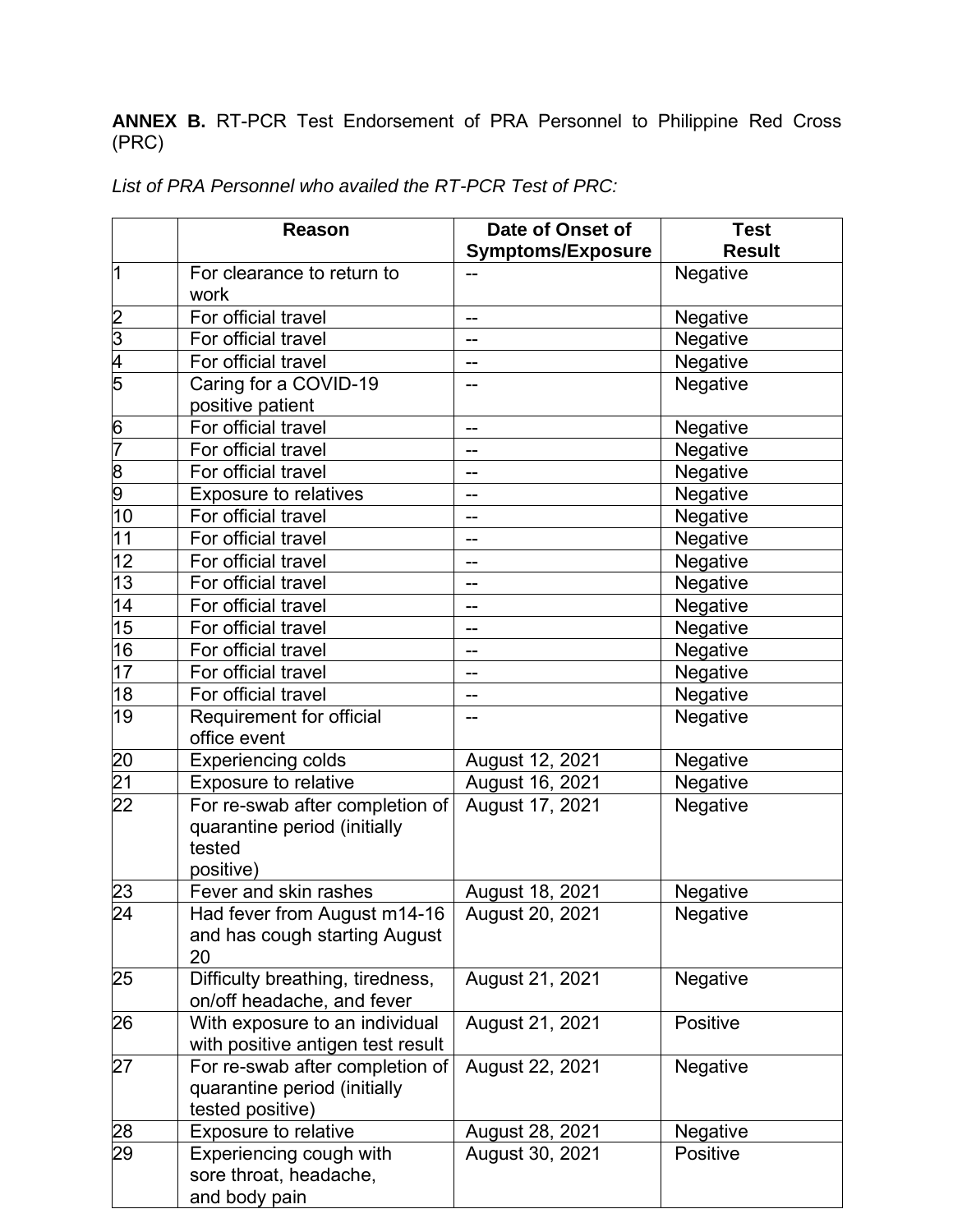| 30 | For re-swab after completion<br>of quarantine period (initially<br>tested positive)            | August 30, 2021    | Negative |
|----|------------------------------------------------------------------------------------------------|--------------------|----------|
| 31 | <b>Experiencing sore throat</b>                                                                | August 30, 2021    | Negative |
| 32 | With symptoms (loss of<br>sense of smell and taste)<br>but no known exposure                   | September 2, 2021  | Negative |
| 33 | With symptoms (loss of<br>sense of smell and taste)<br>but no known exposure                   | September 2, 2021  | Positive |
| 34 | With symptoms (fever,<br>sore throat, LBM) but no<br>known exposure                            | September 3, 2021  | Negative |
| 35 | With symptom (cough)<br>but no known exposure                                                  | September 3, 2021  | Negative |
| 36 | With symptom (colds)<br>but no known exposure                                                  | September 4, 2021  | Negative |
| 37 | With symptoms (headache,<br>cold, feverish) but no known<br>exposure                           | September 4, 2021  | Negative |
| 38 | Close contact of COVID-19<br>positive household member                                         | September 5, 2021  | Positive |
| 39 | For re-swab after completion<br>of quarantine period (initially<br>tested positive)            | September 5, 2021  | Negative |
| 40 | No known exposure but<br>with symptom (mild itchy<br>throat)                                   | September 6, 2021  | Negative |
| 41 | For re-swab after completion<br>of quarantine period (initially<br>tested positive)            | September 7, 2021  | Positive |
| 42 | <b>Experienced COVID-19-like</b><br>symptoms (headache and<br>cough)                           | September 7, 2021  | Negative |
| 43 | Exposure to covid positive<br>patient (experiencing<br>headache, fatigue, and slight<br>cough) | September 7, 2021  | Negative |
| 44 | With symptoms (runny nose,<br>headache, sore throat) but no<br>known exposure                  | September 11, 2021 | Negative |
| 45 | With symptoms (fever,<br>cough, and colds)                                                     | September 13, 2021 | Positive |
| 46 | With symptoms (fever,<br>headache, LBM)                                                        | September 14, 2021 | Negative |
| 47 | <b>Exposure to COVID-19</b><br>positive relative                                               | September 15, 2021 | Positive |
| 48 | With symptoms (colds)                                                                          | September 18, 2021 | Negative |
| 49 | <b>Exposure to suspected</b><br><b>COVID positive individual</b>                               | September 18, 2021 | Negative |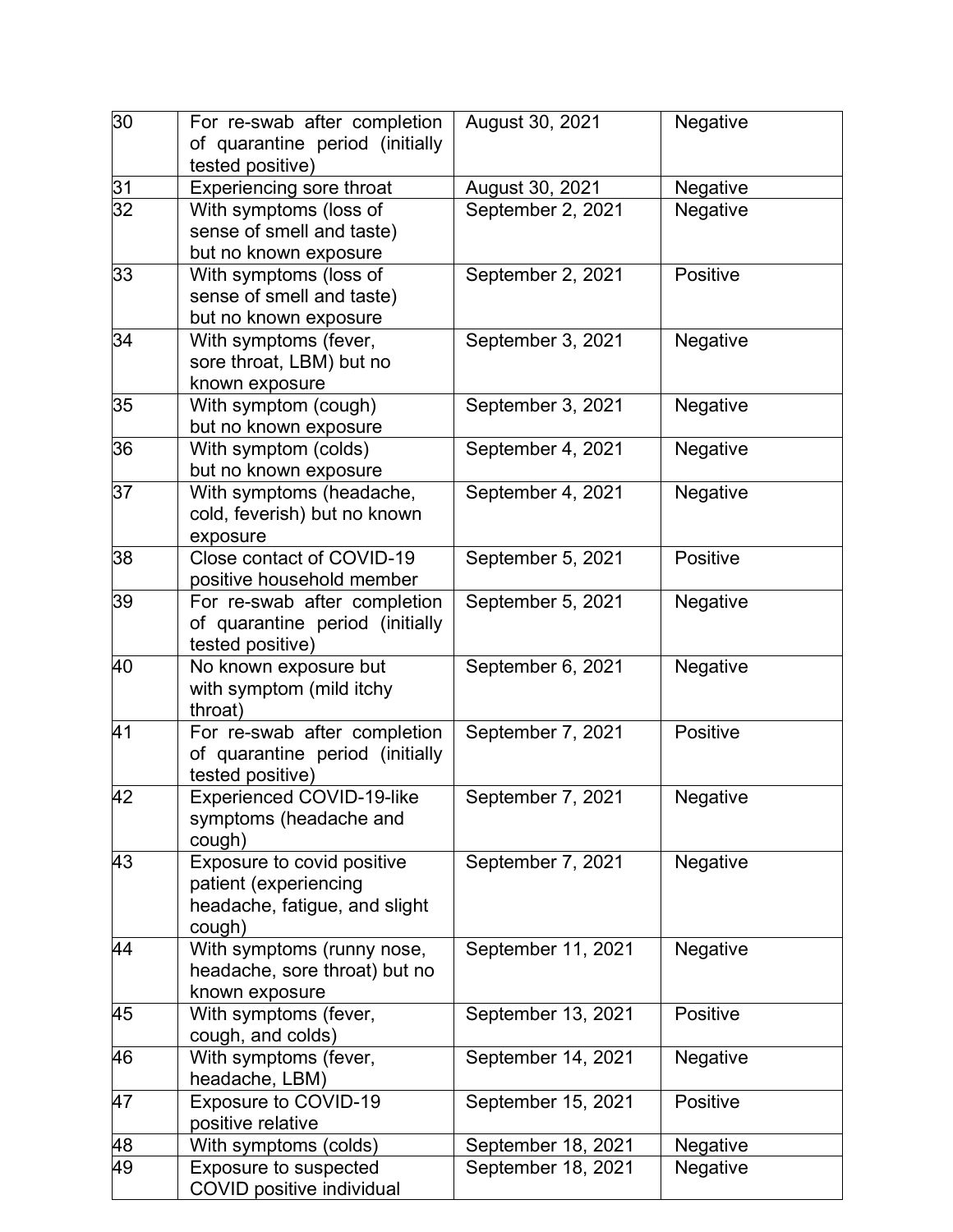| 50 | Close contact of a COVID-19<br>positive individual                 | October 5, 2021   | Negative        |
|----|--------------------------------------------------------------------|-------------------|-----------------|
| 51 | Experiencing sore throat<br>and cough                              | October 7, 2021   | Negative        |
| 52 | Close contact with a COVID-19<br>positive household member         | October 9, 2021   | Negative        |
| 53 | With symptoms (fever<br>and headache) but with<br>no known symptom | October 14, 2021  | Negative        |
| 54 | With exposure to COVID-19<br>suspected patient                     | October 24, 2021  | <b>Negative</b> |
| 55 | With exposure to COVID-19<br>suspected patient                     | October 25, 2021  | Negative        |
| 56 | With exposure to COVID-19<br>positive patient                      | October 30, 2021  | <b>Negative</b> |
| 57 | <b>Experiencing COVID-19-</b><br>like symptoms                     | December 20, 2021 | Positive        |
| 58 | With exposure to COVID-19<br>suspected patient                     | December 20, 2021 | Positive        |
| 59 | With exposure to COVID-19<br>positive patient                      | December 30, 2021 | Negative        |
| 60 | With exposure to COVID-19<br>positive patient                      | December 31, 2021 | Negative        |
| 61 | With exposure to COVID-19<br>positive patient                      | December 31, 2021 | Negative        |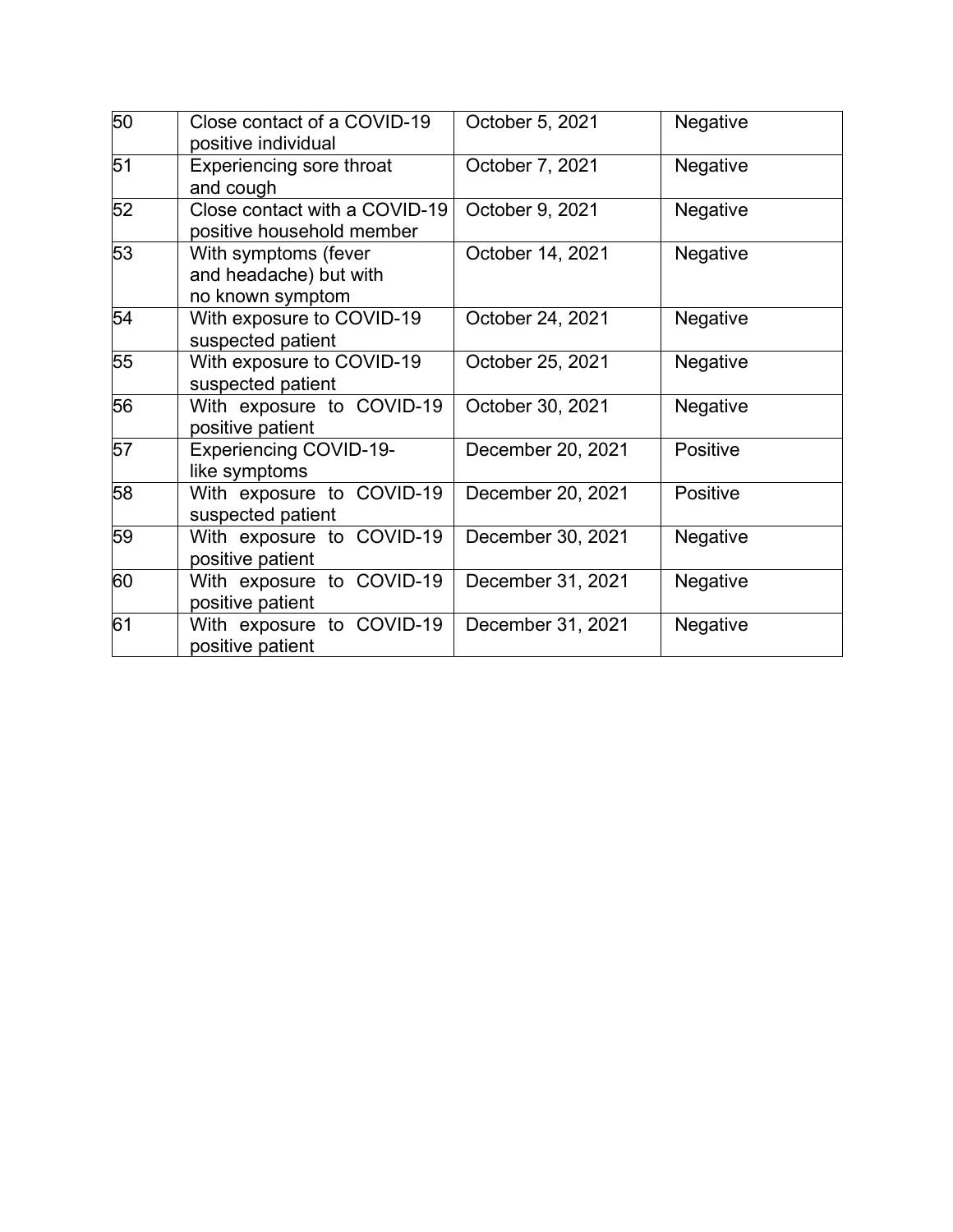## LIST OF PERSONNEL WHO AVAILED THE COVID-19 TESTING

| Nei. | SVI TELETS<br>483319191861.102                       | MEANING ANGLETING                                                             | TYPE OF THREE |
|------|------------------------------------------------------|-------------------------------------------------------------------------------|---------------|
| 1    | Symtomatic - Primary Contact                         | Fever and Skin Raches                                                         | SALIVA        |
| 2    | Symtomatic - Primary Contact                         | Difficulty breathing, tiredness, on/off.<br>headache, and fever               | SWAB          |
| 3    | Asymtomatic - Primary Contact                        | with exposure to an individual with positive<br>antigen res⊔lt                | SWAB          |
| 4    | Symtomatic - Primary Contact                         | Colds                                                                         | SWAB          |
| 5    | Asymtomatic - Primary Contact                        | Exposure to relatives                                                         | SALIVA        |
| 6    | Symlomatic - Primary Contact                         | Cough                                                                         | SALIVA        |
| 7    | Symlomatic - Primary Contact                         | Sore Throat                                                                   | <b>SALIVA</b> |
| 8    | Asymtomatic - Primary Contact   Exposure to Relative |                                                                               | SALIVA        |
| 9    | Asymtomatic - Primary Contact Exposure to relative   |                                                                               | <b>SALIVA</b> |
| 10   | Symtomatic - Primary Contact                         | Cough with Sore Throat, Headache and<br>Body Pain                             | SWAB          |
| 11   | Symtomatic - Primary Contact                         | Shortness of breath and cough                                                 | SALIVA        |
| 12   | Symfomatic - Primary Contact                         | Colds                                                                         | SALIVA        |
| 13   | Asymtomatic - Primary Contact                        | Primary contact of COVID-19 positive<br>household member                      | SWAB          |
| 14   | Symtomatic - Primary Contact                         | Lost of sense of taste and smell                                              | SALIVA        |
| 15   | Symtomatic - Primary Contact                         | Headache, cold and feverish                                                   | SALIVA        |
| 16   | Symtomatic - Primary Contact                         | Mild itchy throat                                                             | <b>SALIVA</b> |
| 17   | Symtomatic - Primary Contact                         | Runny Nose, headache and sore throat                                          | SWAB          |
| 10   | N/A                                                  | Re-swab, tested positive last Aug 22.                                         | SALIVA        |
| 19.  | N/A                                                  | Travel to Tagum City.                                                         | SWAB          |
| 20   | N/A                                                  | Travel to Tagum City.                                                         | SWAB          |
| 21   | Symtomatic - Primary Contact                         | Exposure to covid positive patient.<br>Headache, fatigue and slight cough,    | SALIVA        |
| 22   | Symtomatic - Primary Contact                         | with symtoms but no known exposure. <b>With</b><br>With Fever, cough and cold | SWAB          |

 $\ddot{\phantom{a}}$ 

ł

۷

÷

 $\cdot$ đ

**CHANGE** 

Ţ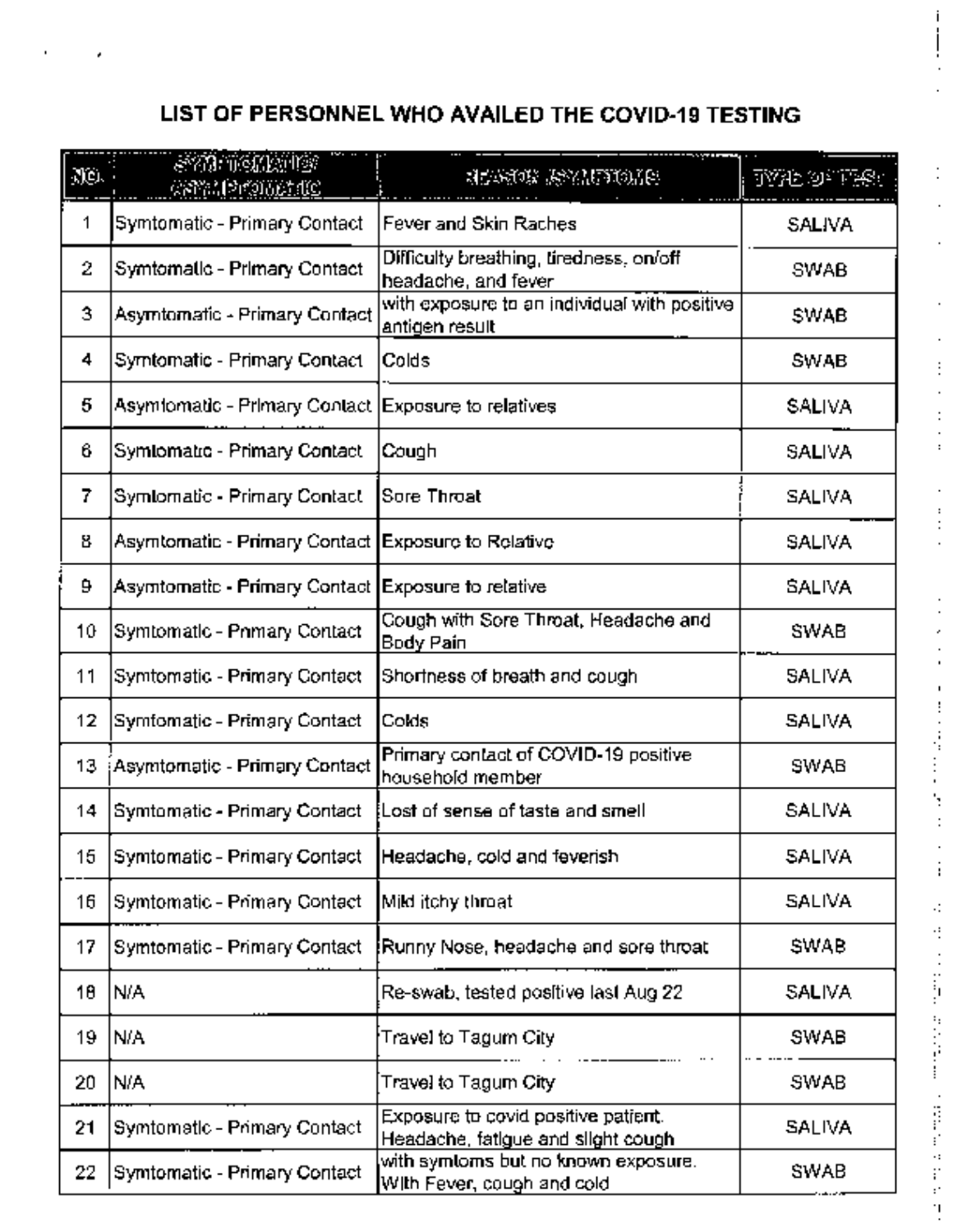| 23  | Symtomatic - Primary Contact                   | with symtoms but no known exposure.<br>With fever, headache and LBM, | <b>SALIVA</b> |
|-----|------------------------------------------------|----------------------------------------------------------------------|---------------|
| 24  | Asymtomatic - Primary Contact   For Clearance, |                                                                      | SALIVA        |
| 25  | Asymtomatic - Primary Contact                  | Exposure to suspected COVID positive<br>individual                   | SALIVA        |
| 26  | N/A                                            | For Reswab                                                           | <b>SWAB</b>   |
| 27  | N/A                                            | For Reswab                                                           | <b>SWAB</b>   |
| 28  | Primary                                        | Exposure to Covid-19 positive relative                               | SWAB          |
| 29  | Symptomatic                                    | Experienced symptoms (Headache and<br>cough).                        | <b>SALIVA</b> |
| 30  | Primary                                        | Close contact of a COVID-19 positive<br>ındividual                   | <b>SALIVA</b> |
| 31  | Pnmary                                         | Caring for a COVID-19 positive patient                               | SWAB          |
| 32  | Primary                                        | Sore Throat and cough,                                               | <b>SALIVA</b> |
| 33  | Primary                                        | Close contact with a COVID-19 positive<br>household member           | SWAB          |
| 34  | Symplomatic                                    | Fever and Hoadacho                                                   | SALIVA        |
| 35  | Asymptomatic                                   | With exposure to COVID-19 positive<br>patient                        | SALIVA        |
| 36  | Asymptomatic                                   | With exposure to COVID-19 positive<br>patient                        | <b>SALIVA</b> |
| 37  | Asymptomatic                                   | With exposure to COVID-19 positive<br>patient                        | SWAB          |
| 38  | N/A                                            | For Official Travel                                                  | SWAB          |
| 39. | IN/A                                           | For Official Travel                                                  | SWAB          |
| 40. | IN/A                                           | For Official Travel                                                  | SWAB          |
| 41  | N/A                                            | For Official Travel                                                  | SALIVA        |
| 42  | IN/A                                           | For Official Travel                                                  | SALIVA        |
| 43. | IN/A                                           | For Official Travel                                                  | <b>SALIVA</b> |
| 44  | INA.                                           | For Official Travel                                                  | SALIVA        |

 $\label{eq:3.1} \frac{1}{2} \left( \begin{array}{ccc} 1 & 0 & 0 & 0 \\ 0 & 0 & 0 & 0 \\ 0 & 0 & 0 & 0 \\ 0 & 0 & 0 & 0 \\ 0 & 0 & 0 & 0 \\ 0 & 0 & 0 & 0 \\ 0 & 0 & 0 & 0 \\ 0 & 0 & 0 & 0 \\ 0 & 0 & 0 & 0 \\ 0 & 0 & 0 & 0 \\ 0 & 0 & 0 & 0 & 0 \\ 0 & 0 & 0 & 0 & 0 \\ 0 & 0 & 0 & 0 & 0 \\ 0 & 0 & 0 & 0 & 0 \\ 0 & 0 & 0 & 0 & 0$ 

į í,  $\ddot{\phantom{a}}$ 

J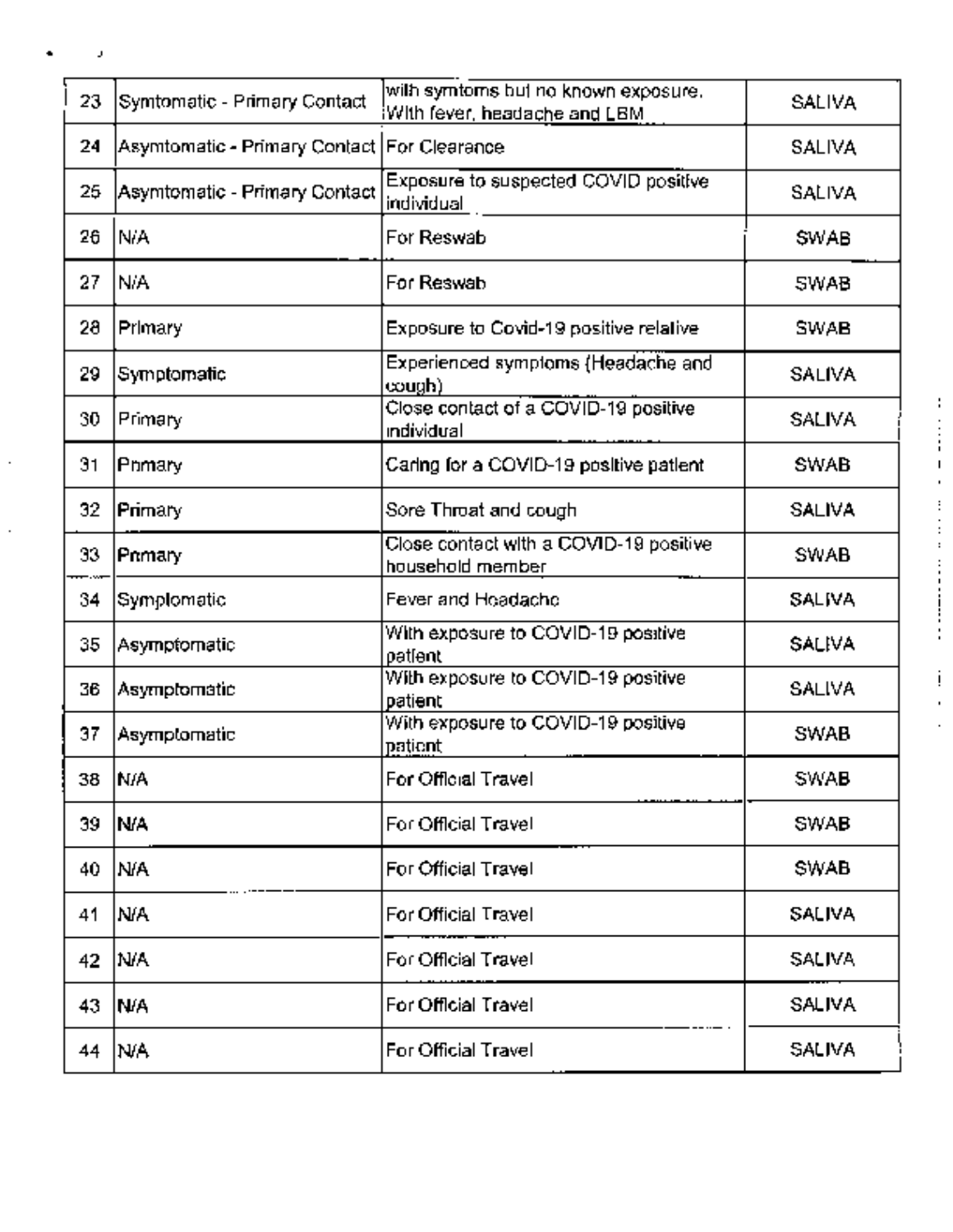## **COVID-19 PACKAGES**

.

:

÷  $\vdots$ į.

 $\ddot{\phantom{a}}$ 

÷

| ltems                                                                                                                                                                                           | No. of<br>packages/items      | <b>Distribution</b>                                                              | Date of<br><b>Distribution</b>                               |
|-------------------------------------------------------------------------------------------------------------------------------------------------------------------------------------------------|-------------------------------|----------------------------------------------------------------------------------|--------------------------------------------------------------|
| Covid-19 Care Kits<br>Pulse<br>(Thermometer,<br>Oximeter, Multivitamins,<br>Vitamin C, Vitamin D,<br>Drink,<br>Electrolyte<br>lbufrofen,<br>Cough<br>Medicine, Nasal Spray,<br>Gargle Solution) | One (1) kit per l<br>employee | All PRA officers and<br>employees and<br>Contract of Service<br><b>Employees</b> | <b>August 2021</b>                                           |
| Immune Booster Kit<br>(Multivitamins, Vitamin C.<br>with Zinc, Electrolyte/<br>Energy Drink)                                                                                                    | One (1) kit per<br>employee   | All PRA officers and<br>employees and<br>Contract of Service<br><b>Employees</b> | One (1) kit per<br>month<br>September to<br>December<br>2021 |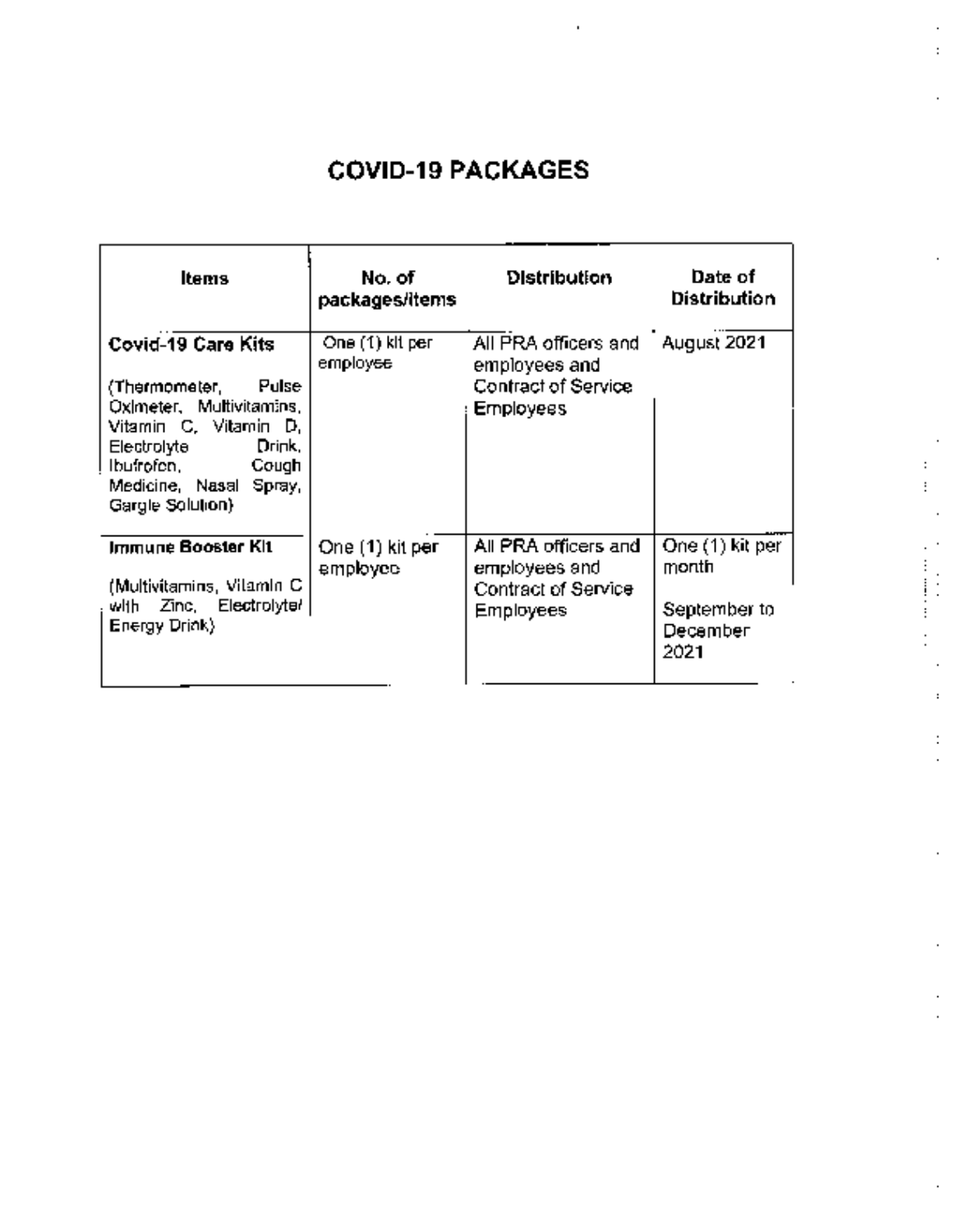## HEALTH AND WELLNESS

As part of PRA's Wellness Campaign, the Human Resource Management Division (HRMD), in partnership with the Nutrition and Wellness team composed of Registered Nutritionist Dietitians from Gardenia Bakeries Philippine Inc. conducted a Corporate Online Wellness Program last April 20, 2021 with the following activities:

- 1 Webinar on "Diet & Mental Health The Food-Mood Connection"; and
- 2. "Nutrition Consultation"

×

 $\mathbf i$ 

The objective of the program is to promote and encourage PRA employees to a healthier lifestyle. The webinar was participated by 111 employees.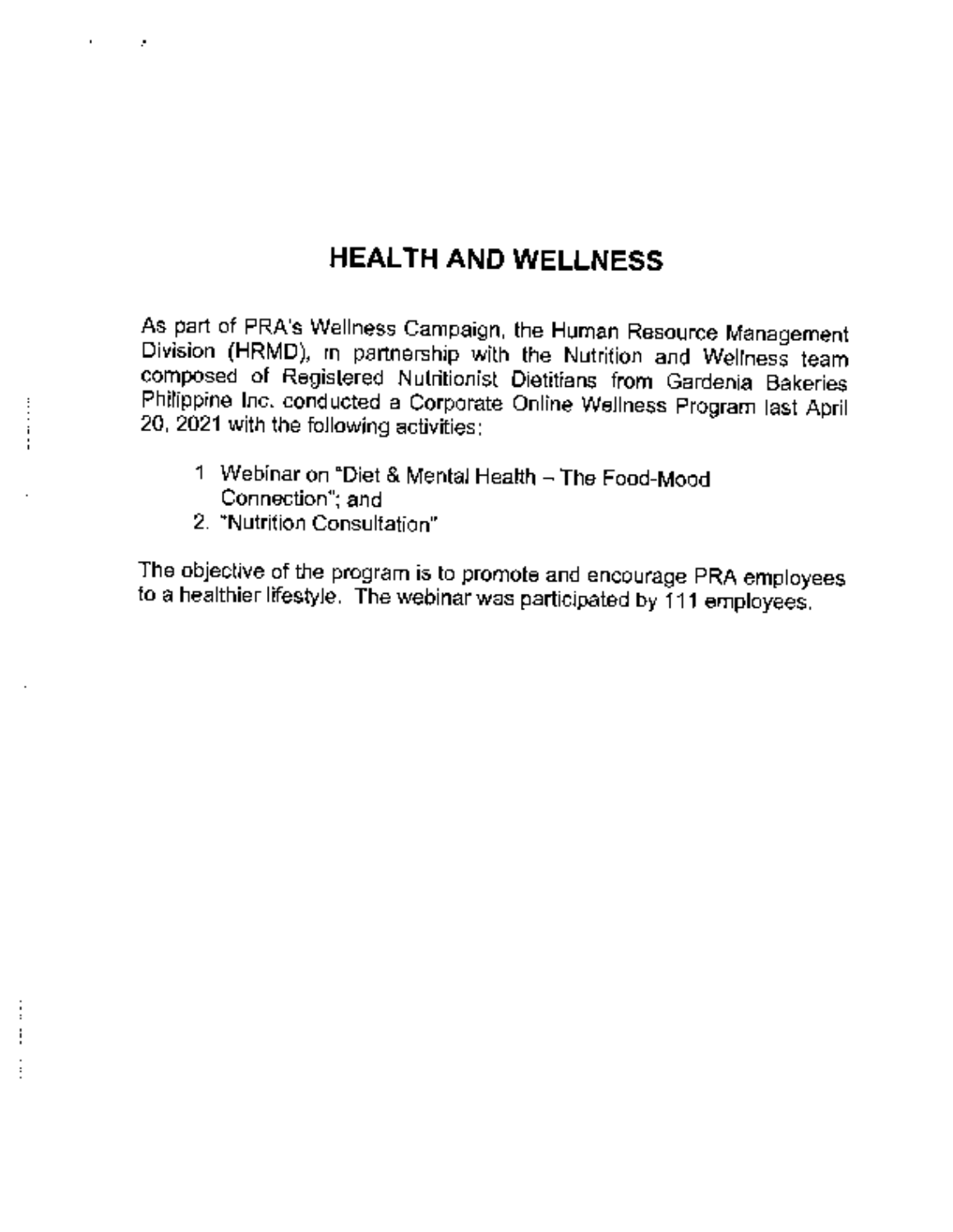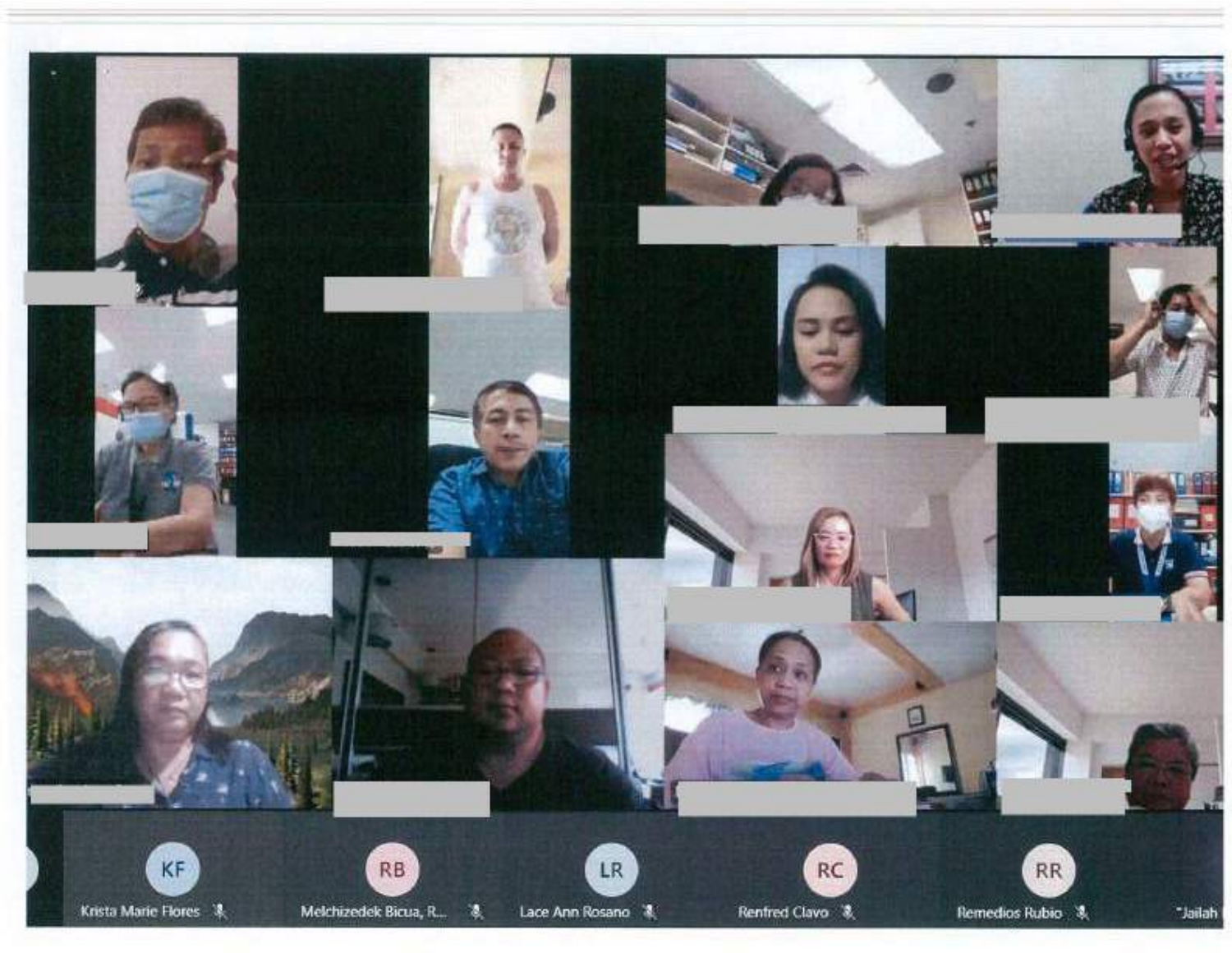